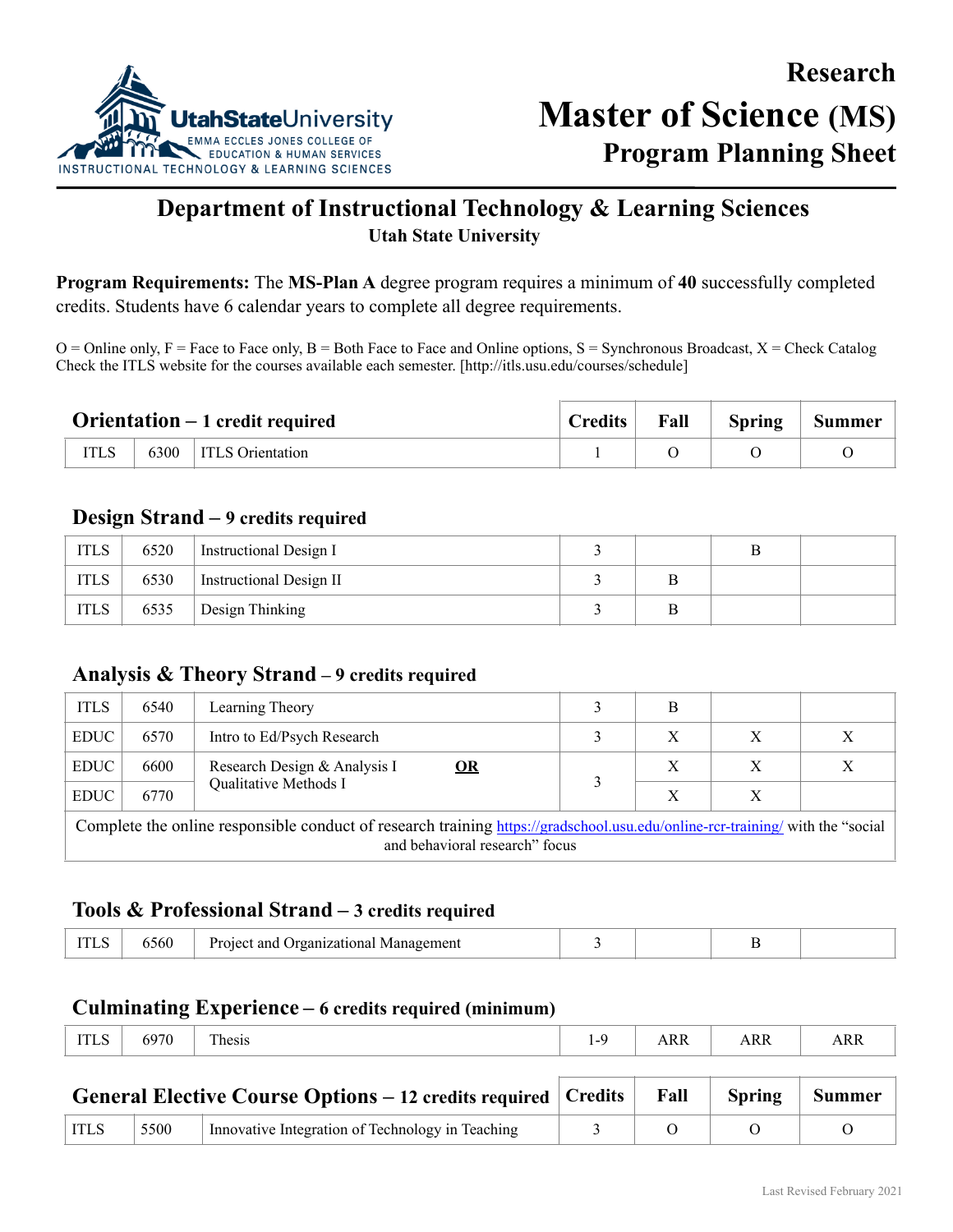|                              |                                                               | General Elective Course Options – 12 credits required | <b>Credits</b> | Fall           | <b>Spring</b> | <b>Summer</b>    |  |
|------------------------------|---------------------------------------------------------------|-------------------------------------------------------|----------------|----------------|---------------|------------------|--|
| <b>ITLS</b>                  | 6205                                                          | <b>Instruction Media Production</b>                   | 3              |                | $\mathbf{O}$  | $\Omega$         |  |
| <b>ITLS</b>                  | 6210                                                          | Virtual Environment Development                       | 3              | $\Omega$       |               | $O^{\wedge}$     |  |
| <b>ITLS</b>                  | 6215                                                          | Video and Audio Design and Production I               | 3              | $\Omega$       |               | $\Omega$         |  |
| <b>ITLS</b>                  | 6220                                                          | Video and Audio Design and Production II              | 3              |                | $\Omega$      |                  |  |
| <b>ITLS</b>                  | 6230                                                          | Graphic Design and Production I                       | 3              |                | $\Omega$      | $\mathcal{O}$    |  |
| <b>ITLS</b>                  | 6240                                                          | Graphic Design and Production II                      | 3              | $\mathbf{O}$   |               |                  |  |
| <b>ITLS</b>                  | 6245                                                          | eLearning Authoring Tools                             | 3              |                | $\mathcal{O}$ | $O^{\wedge}$     |  |
| <b>ITLS</b>                  | 6260                                                          | Mobile Design and Development for Learning            | 3              | $\Omega$       |               |                  |  |
| <b>ITLS</b>                  | 6265                                                          | <b>Internet Development</b>                           | 3              | B              | B             | $\mathcal{O}$    |  |
| <b>ITLS</b>                  | 6270                                                          | Digital Making and Learning                           | 3              |                | $\mathbf{F}$  |                  |  |
| <b>ITLS</b>                  | 6320                                                          | Writing for Design                                    | 3              |                | $\mathcal{O}$ | $\mathcal{O}$    |  |
| <b>ITLS</b>                  | 6390                                                          | Transformative Uses of Technology for Learning        | 3              |                |               | $\mathcal{O}$    |  |
| <b>ITLS</b>                  | 6545                                                          | Advanced Learning Theory *                            | 3              |                |               |                  |  |
| <b>ITLS</b>                  | 6570                                                          | Performance Systems                                   | 3              |                |               | $\mathcal{O}$    |  |
| <b>ITLS</b>                  | 6700                                                          | Special Topics <sup>*</sup>                           | $1 - 3$        |                |               |                  |  |
| <b>ITLS</b>                  | 6720                                                          | Adult Education Philosophy, Theory, and Practice      | 3              |                |               | $\mathcal{O}$    |  |
| <b>ITLS</b>                  | 6730                                                          | Games and Learning                                    | 3              | $\overline{O}$ |               |                  |  |
| <b>ITLS</b>                  | 6760                                                          | Grant and Proposal Writing                            | 3              | $\Omega$       |               |                  |  |
| <b>ITLS</b>                  | 6870                                                          | Current Issues Seminar *                              | $1 - 3$        |                |               |                  |  |
| <b>ITLS</b>                  | 6900                                                          | <b>Independent Study</b>                              | $1-6$          | <b>ARR</b>     | <b>ARR</b>    | ARR              |  |
| <b>ITLS</b>                  | 6910                                                          | <b>Independent Research</b>                           | $1-6$          | B              | B             | $\boldsymbol{B}$ |  |
|                              | For EDUC courses, please note some courses have prerequisites |                                                       |                |                |               |                  |  |
| <b>EDUC</b>                  | 6010                                                          | Intro to Program Evaluation: Models & Guidelines      | 3              | $\mathbf X$    |               |                  |  |
| <b>EDUC</b>                  | 6800                                                          | Mixed Methods Research                                | $\mathfrak{Z}$ |                | $\mathbf X$   |                  |  |
| $\mathop{\rm EDUC}\nolimits$ | 7610                                                          | Research Design & Analysis II                         | 3              | X              |               | X                |  |
| <b>EDUC</b>                  | 7650                                                          | Longitudinal Research Design & Analysis               | 3              |                | X             |                  |  |
| <b>EDUC</b>                  | 7670                                                          | Literature Reviews in Education & Psychology          | $\overline{2}$ |                | X             |                  |  |
|                              | Other courses approved by your chairperson                    |                                                       |                |                |               |                  |  |

**^** Taught alternating years

\* Taught periodically, check schedule for availability and delivery format

The following tables show a recommended order of study for students to complete within 2 years:

| Fall (1 <sup>st</sup> Year)    | Spring $(1st Year)$                  | <b>Summer (1st Year)</b>        |
|--------------------------------|--------------------------------------|---------------------------------|
| ITLS 6300 ITLS Orientation (1) | ITLS 6520 Instructional Design I (3) | Elective $(3)$ <sup>**</sup>    |
| ITLS 6535 Design Thinking (3)  | ITLS 6560 Project Management (3)     | EDUC 6570 Intro to Research (3) |
| ITLS 6540 Learning Theory (3)  |                                      |                                 |